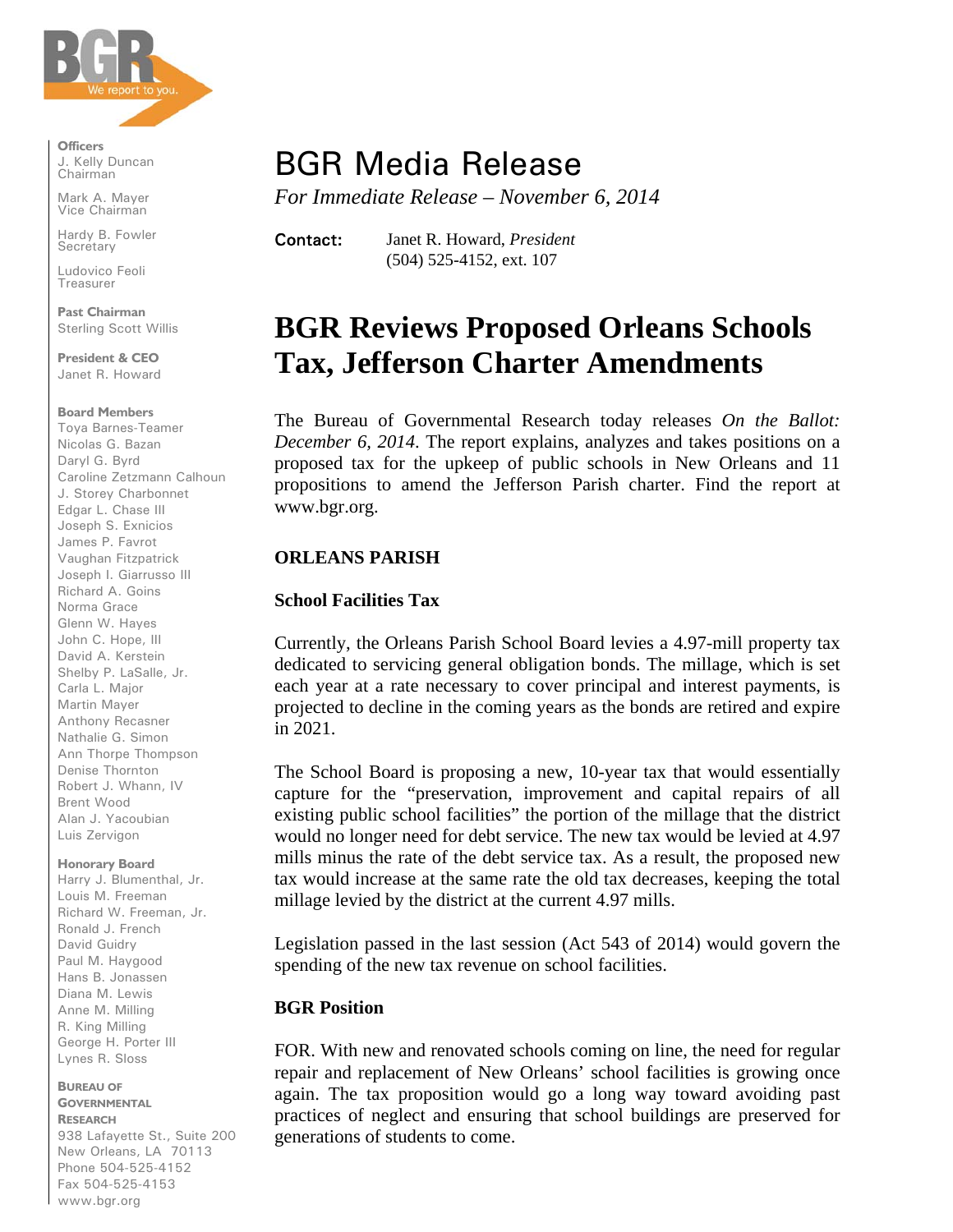# **JEFFERSON PARISH CHARTER AMENDMENTS**

### **Proposition 1: Parish Council Investigations**

The charter currently grants the Jefferson Parish Council authority to investigate any department, office, agency or special district of the parish, or any person in service of the parish. It may subpoena witnesses, administer oaths and gather evidence. It can punish any person who fails or refuses to obey "any lawful order of the Council." In addition, the charter gives the council authority to investigate "any person in service of the parish for lack of qualifications, incompetence, neglect of duty, failure to comply with a lawful directive of the Council or gross misconduct in reference to that person's duties."

Proposition 1 would modify these investigatory powers in two ways. First, it would limit the "lawful orders" of the council to orders pertaining to an investigation. Second, the proposition would remove "incompetence" as a basis for an investigation of a parish employee. The Charter Advisory Board recommended these changes to remove ambiguity and the potential for subjective interpretation.

Finally, the proposition would broaden the description of evidence that the council may gather from "books and papers" to "books, papers and other evidence."

### **BGR Position**

FOR. Proposition 1 would remove unnecessary subjectivity from the council's investigatory powers under the charter.

### **Proposition 2: Parish President**

Proposition 2 would specify that the parish president is a full-time parish official, prevent him from having outside employment and restrict his allowable outside income to portfolio income, such as capital gains or dividends, and passive income as defined by the IRS. Proposition 2 would also prohibit the president or the council from receiving sick leave or annual leave benefits.

### **BGR Position**

FOR. The full-time work requirement and the constraints on outside employment and compensation are appropriate given the scale of Jefferson Parish government.

#### **Proposition 3: Layovers of Council Ordinances**

Currently, the charter requires that the Parish Council publish a summary and notice of a proposed ordinance in the official journal at least one week prior to the hearing. The amendment would drop the requirement that the publication occur one week prior to the hearing. It would add a requirement that ordinances lay over a minimum of six calendar days beginning the day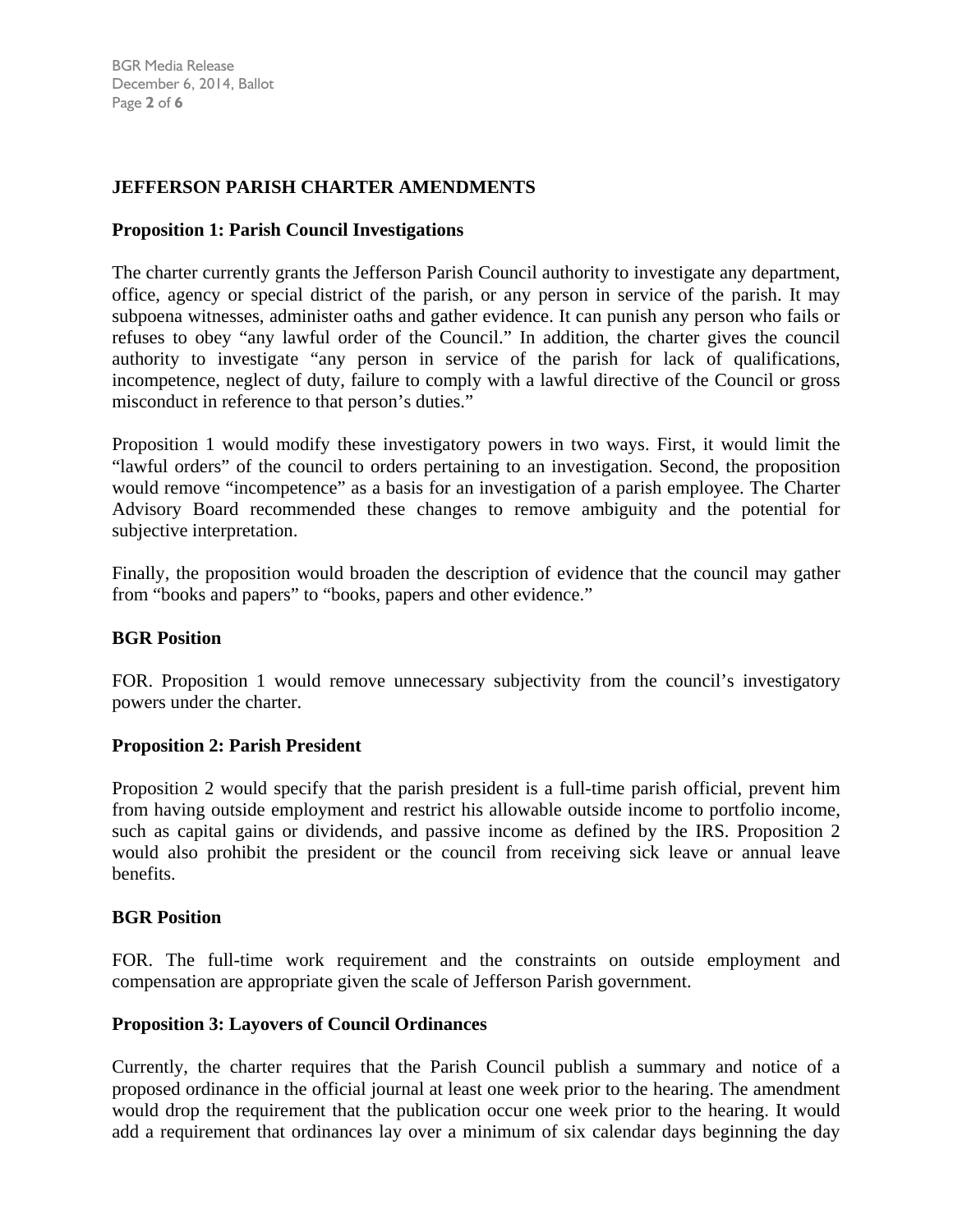after their introduction. It would enshrine in the charter the current practice of allowing amendments without a layover.

In addition, it would allow for publication of notices in electronic form if state law ultimately permits this.

# **BGR Position**

AGAINST. Proposition 3 would eliminate a charter safeguard that ensures that the public receives adequate notice of proposed ordinances in the newspaper. While citizens can currently access summaries and notice on the council's website, the practice of posting them is subject to change.

# **Proposition 4: Law Enforcement District**

The charter specifically excludes the Jefferson Parish School Board and the 24<sup>th</sup> Judicial District Court from parish finance director's purview. The charter is silent, however, on the Law Enforcement District. Proposition 4 would explicitly state in the charter that the Law Enforcement District is excluded from the finance director's purview.

# **BGR Position**

NO POSITION. The amendment would remove any ambiguity in the charter relative to the exclusion of the Law Enforcement District from the parish finance director's purview. However, the amendment is unnecessary because the district is not part of parish government.

### **Proposition 5: Parish Personnel Administration**

The charter currently establishes a civil service system that covers all employees of parish government except those specifically exempted in the charter or by the state constitution. It also establishes the Personnel Department to administer the system. The department is led by the Personnel Director, who is appointed by the Personnel Board.

Proposition 5 would make dozens of changes to the personnel administration section of the charter. In summary, it would:

- Explicitly limit the scope of the civil service system to the classified service.
- Restrict the investigatory authority of the Personnel Board.
- Make the position of Personnel Director permanently classified.
- Change the governance of the Personnel Board by modifying provisions related to board size, nominating process, appointment process and members' terms.
- Update and expand the list of unclassified positions to include, among others, the remaining classified positions in the parish attorney's office.
- Exempt certain individuals, including those in the Office of Inspector General, from any parish personnel administration, whether classified or unclassified.
- Set forth an approval process for the unclassified pay plan.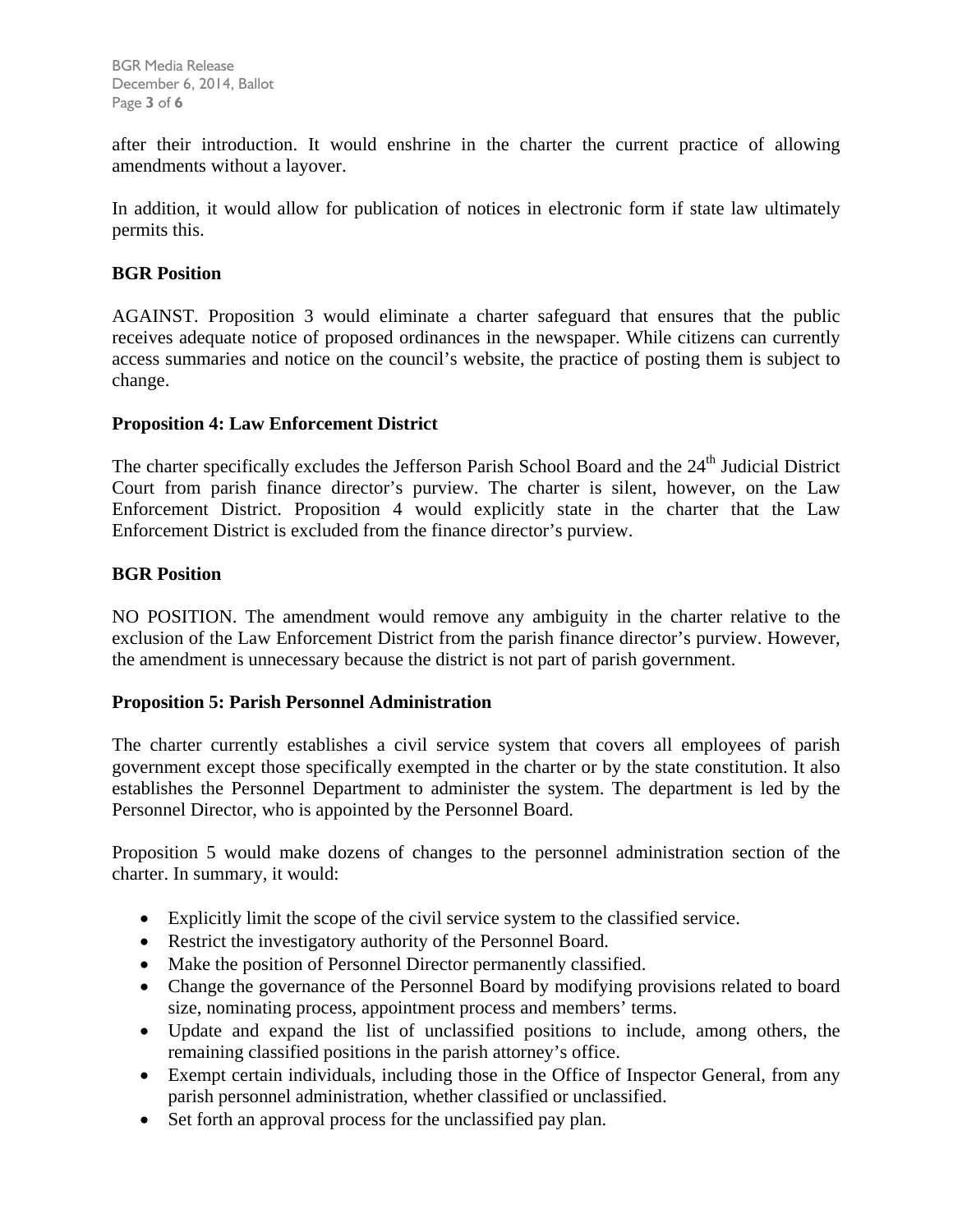BGR Media Release December 6, 2014, Ballot Page **4** of **6**

# **BGR Position**

NO POSITION. Proposition 5 is a mixed bag. On the plus side, the proposition would more clearly define the scope of the civil service system in parish government. It would expand the system's governing board, potentially broadening its viewpoints. It would also give the inspector general independent control over his staff. However, the proposition also takes the undesirable steps of enshrining the Personnel Director's classified status in the charter and imposing an overly restrictive one-term limit on board members. In addition, it would declassify the remaining classified positions in the parish attorney's office without a clear reason for doing so.

# **Proposition 6: Parish Attorney and Special Counsel**

Proposition 6 would extensively rewrite the legal services section of the charter. It would:

- Change the employment requirements for employees in the legal department. Specifically, it would:
	- o Change terminology to be consistent with Proposition 5's provision making all employees in service of the parish attorney at will.
	- o Direct the Parish Council to establish minimum qualifications for those employees by ordinance.
	- o Eliminate part-time employment for assistant parish attorneys, as well as the requirement that they be registered voters in Jefferson Parish.
- Redefine the scope of the parish attorney's legal duties by incorporating current practices into the charter.
- Specify that the council can retain or employ special legal counsel to represent it or any of the districts it governs.

### **BGR Position**

NO POSITION. This proposition presents a mixed bag for voters. On the one hand, it would give the parish attorney greater flexibility in hiring and firing staff, subject to the check and balance of minimum qualifications set by the council. It would also bolster the parish attorney's authority to protect the parish's interests in legal matters. On the other hand, the proposition would enshrine in the charter the council's unfettered discretion to hire special legal counsel. Allowing such hiring without a demonstrated need increases the risk of patronage and unnecessary expense for the parish.

### **Proposition 7: Planning and Zoning Boards**

Currently, the charter directs the Parish Council to create by ordinance a Planning Advisory Board and a Board of Zoning Adjustments and, among other things, prescribe their "advisory or quasi-judicial duties." Proposition 7 would allow the council to give the Planning Advisory Board and the Board of Zoning Adjustments policy-making duties.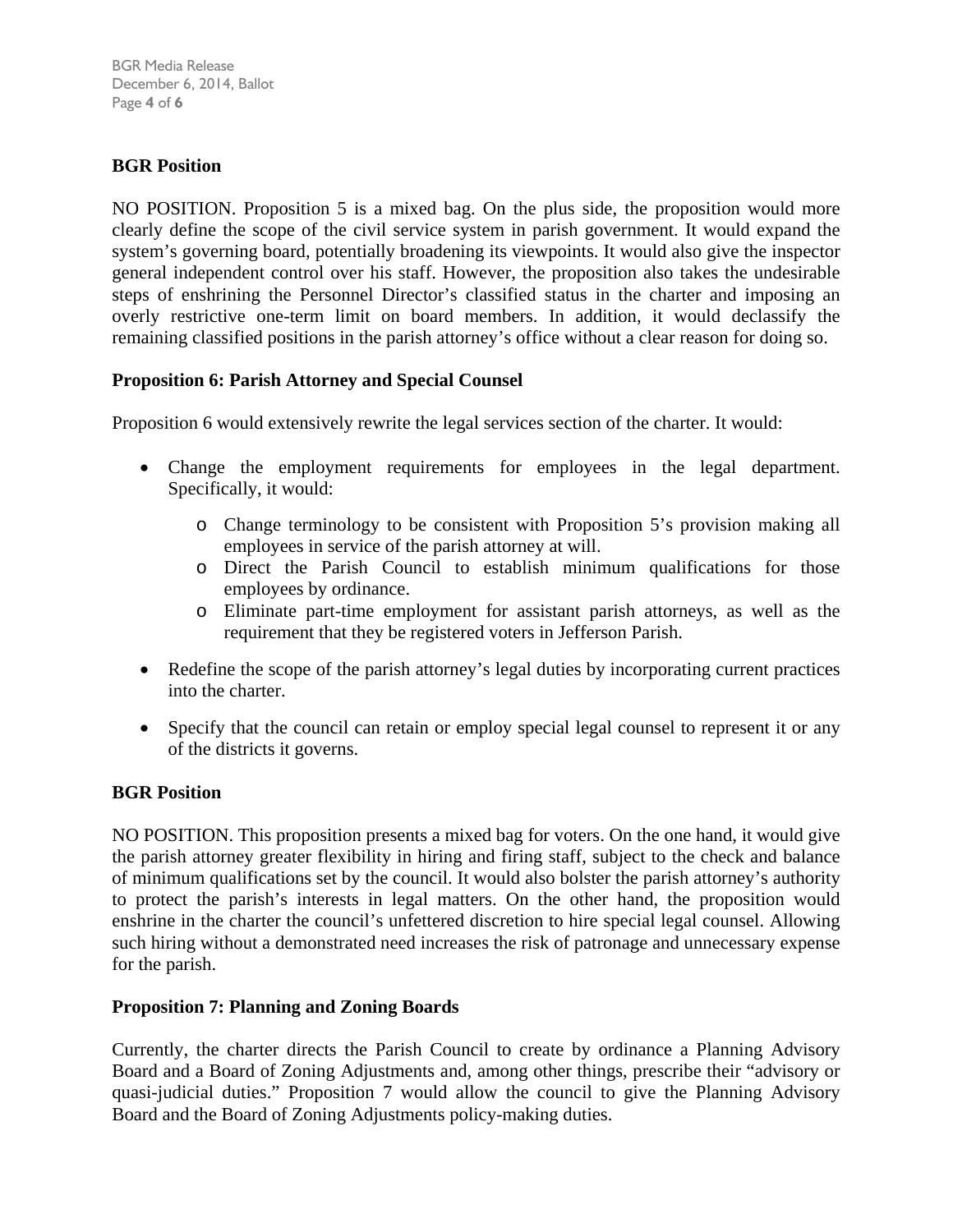BGR Media Release December 6, 2014, Ballot Page **5** of **6**

In addition, the charter currently authorizes the council to create by ordinance any other "advisory boards" it deems necessary. It does not specify the types of duties the council may prescribe for these boards. Proposition 7 would formally allow the council to give them "advisory, policy-making or quasi-judicial duties."

To avoid any confusion between the roles of the council and the boards it creates, the proposition further states that the council shall be the "sole legislative authority of the parish." It would prohibit the delegation of legislative authority to, or the exercise of such authority by, any board or commission.

# **BGR Position**

FOR. Proposition 7 would allow for the possible expansion of the parish planning board's duties, although no specific expansion proposal is on the table. The proposition would also expand the possible range of duties of boards and commissions created by the council.

# **Proposition 8: Inspector General**

Currently, the charter directs to the Office of Inspector General (OIG) and the Ethics and Compliance Commission the proceeds of any special tax dedicated to their operations and approved by voters. It further requires those offices to forward any unused funds to the parish's general fund at the end of each fiscal year.

Proposition 8 would allow them to retain unused funds from year to year. The reserve would be capped at an amount equal to a year's worth of tax revenue.

Proposition 8 would also allow the inspector general to issue a cease-and-desist order if he determines that another parish investigation is interfering with his, and the investigating party does not voluntarily agree to suspend such investigation.

### **BGR Position**

FOR. Proposition 8 would increase the independence and the fiscal stability of the OIG and head off possible conflicts between that office and other parish entities over investigations.

### **Proposition 9: University Name Corrections**

The Ethics and Compliance Commission consists of five members appointed by the parish president from lists of three nominees submitted by the presidents or chancellors of five colleges and universities, acting individually. The names of three universities (Loyola, Xavier and UNO) as stated in the charter are outdated. Proposition 9 would correct them.

### **BGR Position**

FOR. Making a technical amendment to correctly reflect names is appropriate.

### **Proposition 10: Parish Hospitals and JEDCO**